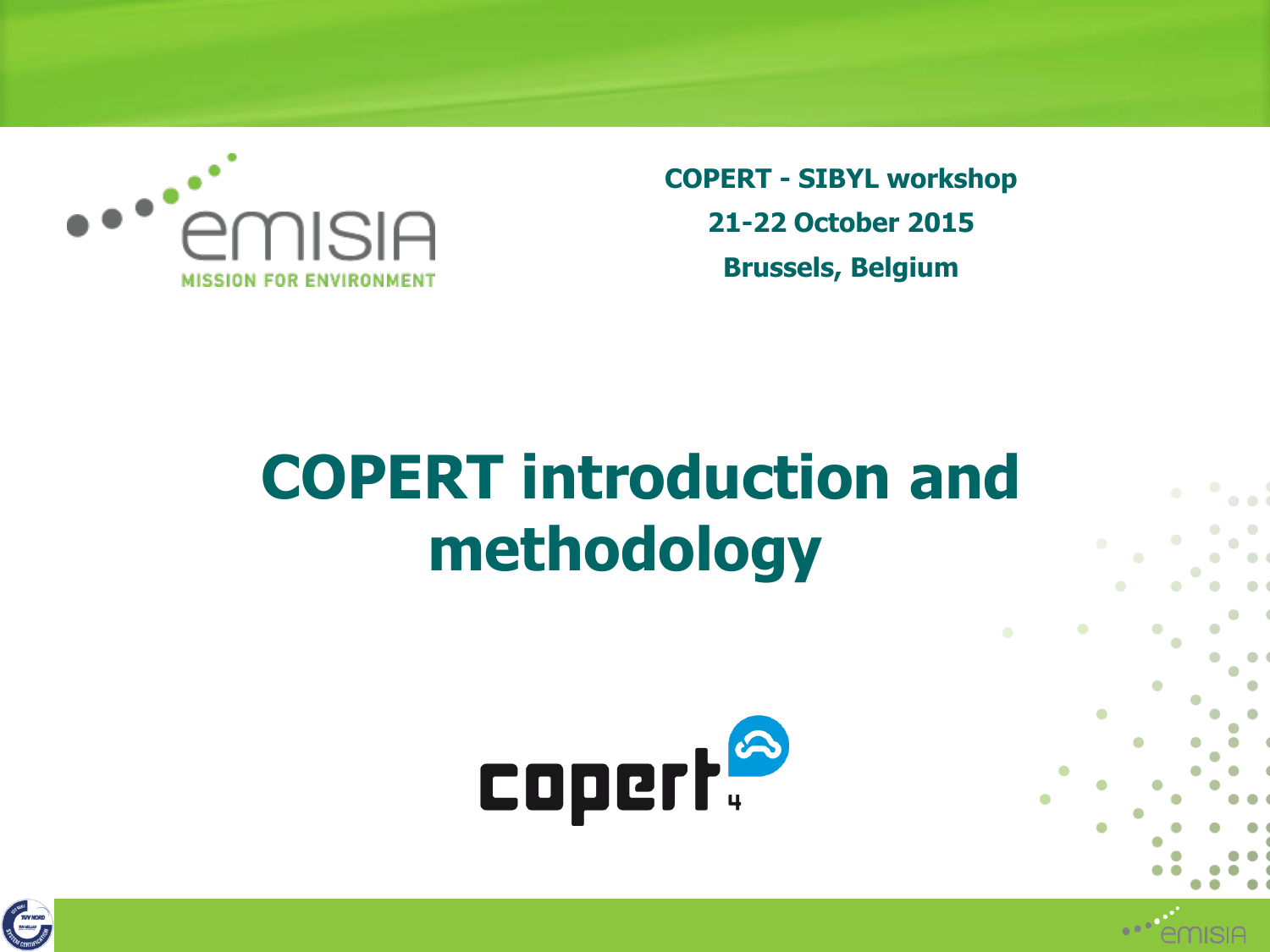#### **Contents**

- **→** General background
- **→ Coverage of vehicles / pollutants**
- Basic methodology  $\rightarrow$
- $\rightarrow$  Software demonstration

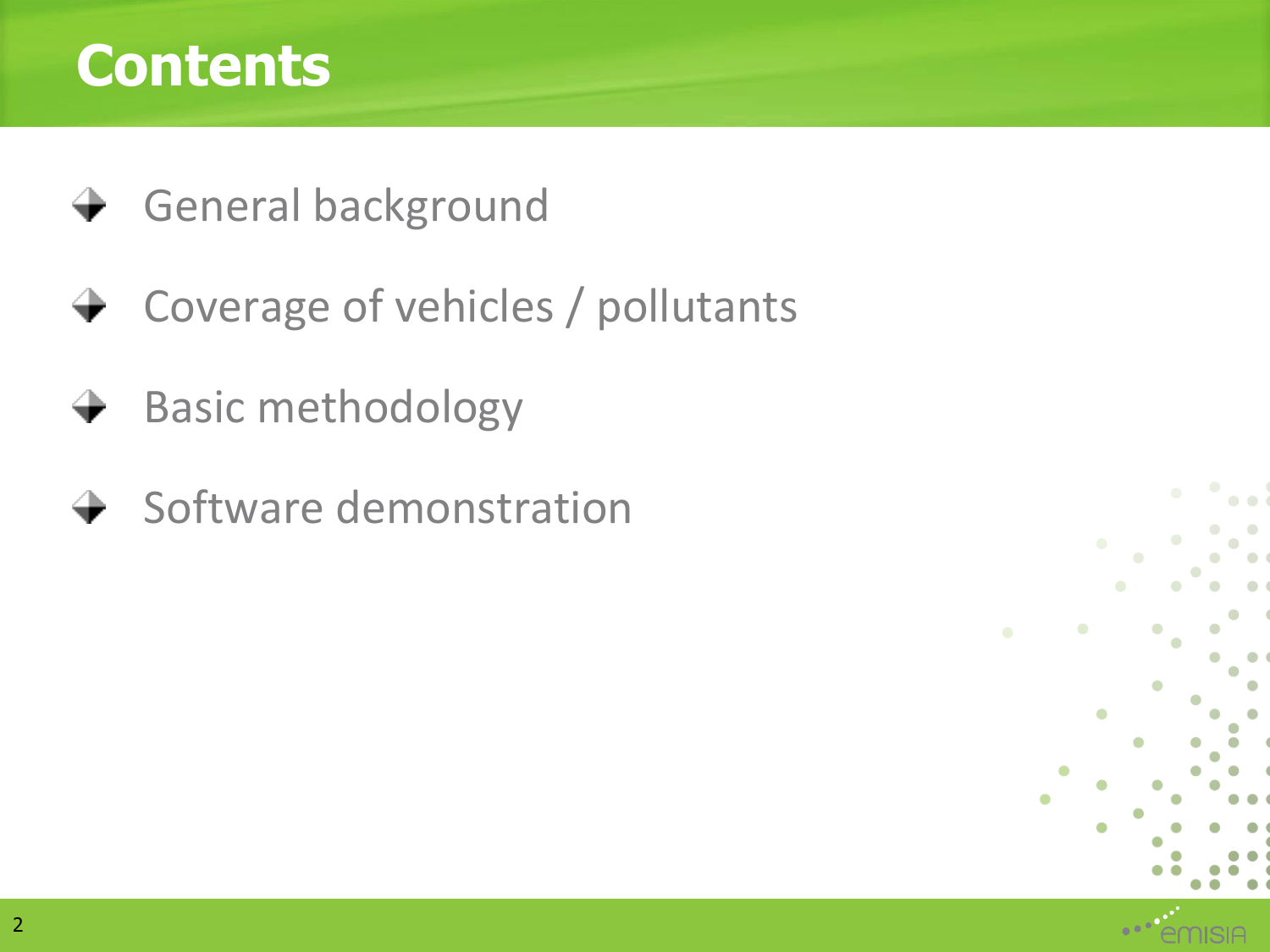## General background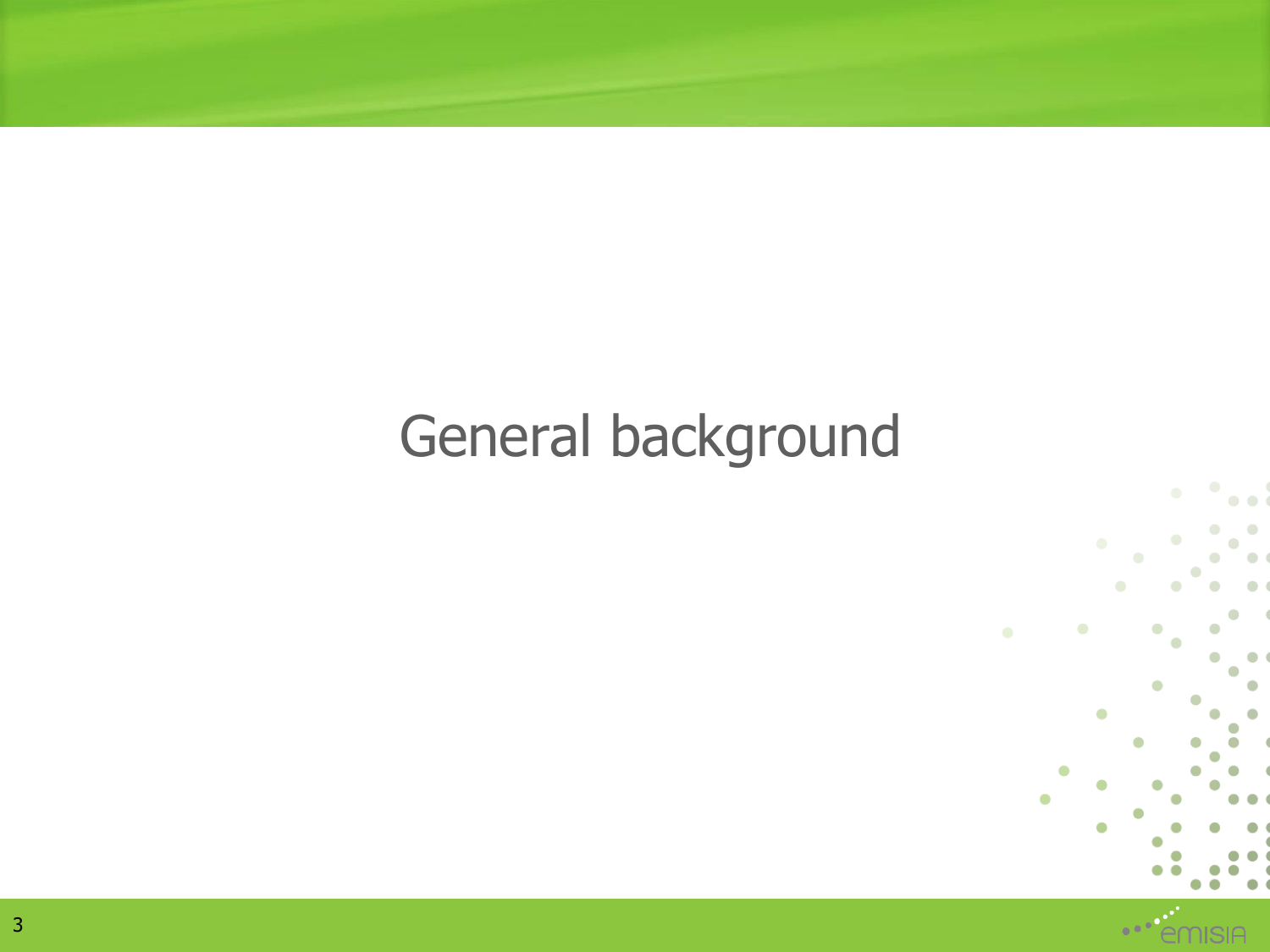#### **Administrative status**

- The name stands for **CO**mputer **P**rogramme to calculate **E**missions from **R**oad **T**ransport
- → Now in its COPERT 4 Version (fourth update of the original COPERT 85)
- $\rightarrow$  It incorporates results of several technology, research, and policy assessment projects
- **→ Funded by the European Environment Agency & Joint Research Centre**
- $\rightarrow$  It is scientifically and technically supported by Emisia and the Lab of Applied Thermodynamics

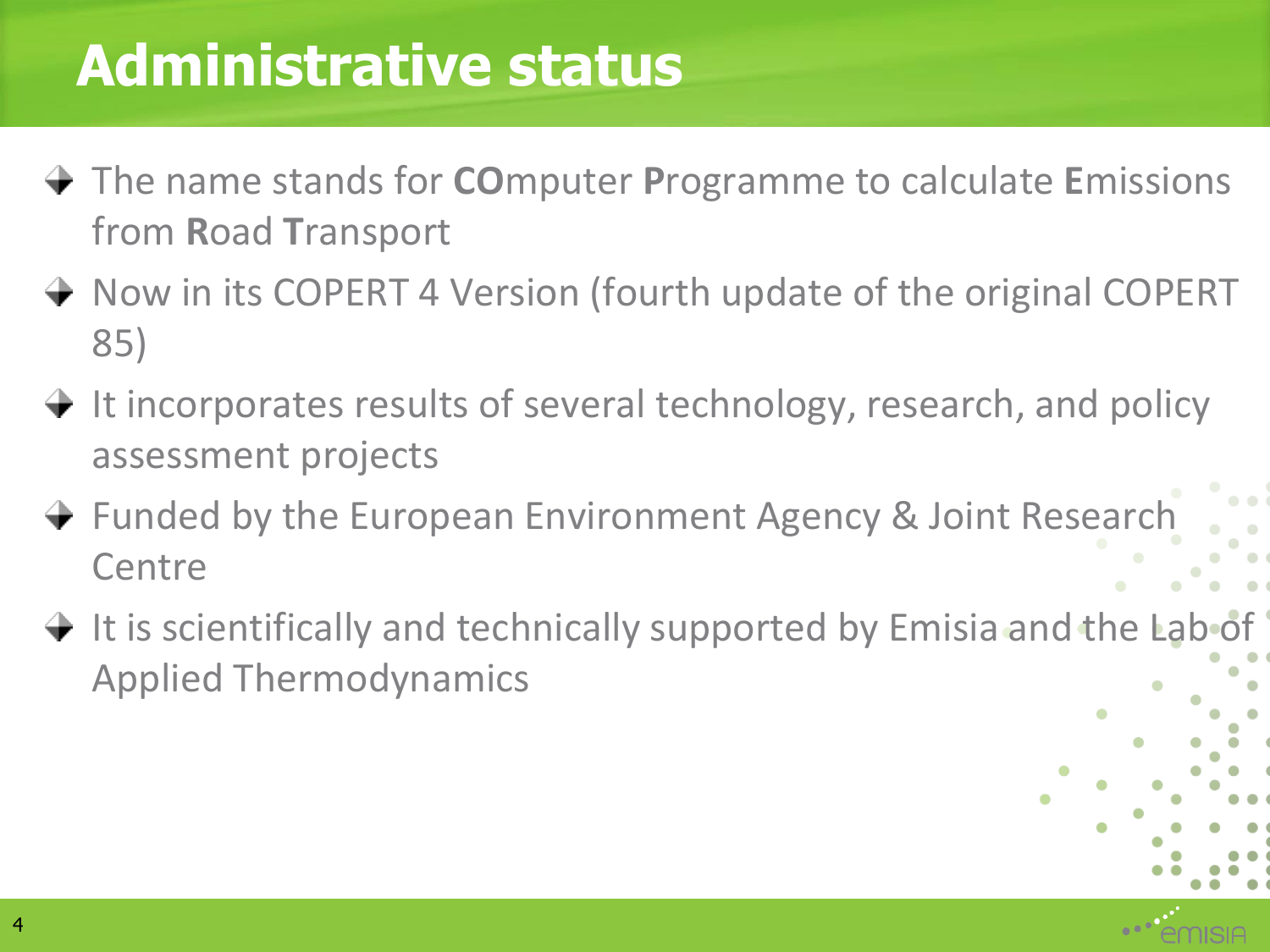#### **Technical status**

- Calculates emissions of all (important) pollutants from road transport
- **→ Covers all (important) vehicle classes**
- Can be applied in all European countries, in Asia, S. America and Oceania
- **→ Can be used to produce total emission estimates from 1970 to** 2030
- Provides a user-friendly (MS-Office like) GUI to introduce, view, and export data
- **→ Can be downloaded from <http://www.emisia.com/copert/>**

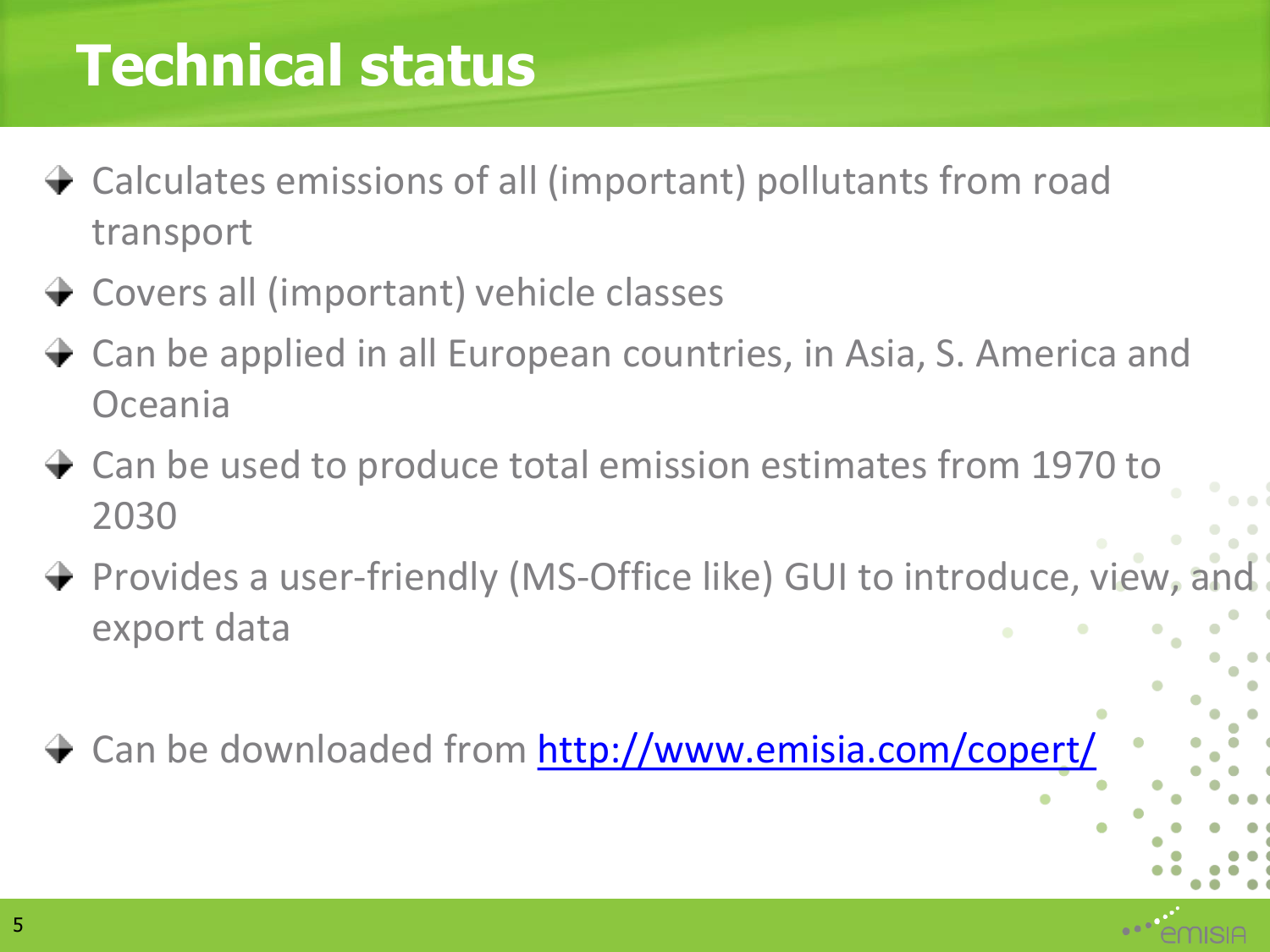#### **Vehicle emission model usage in Europe**

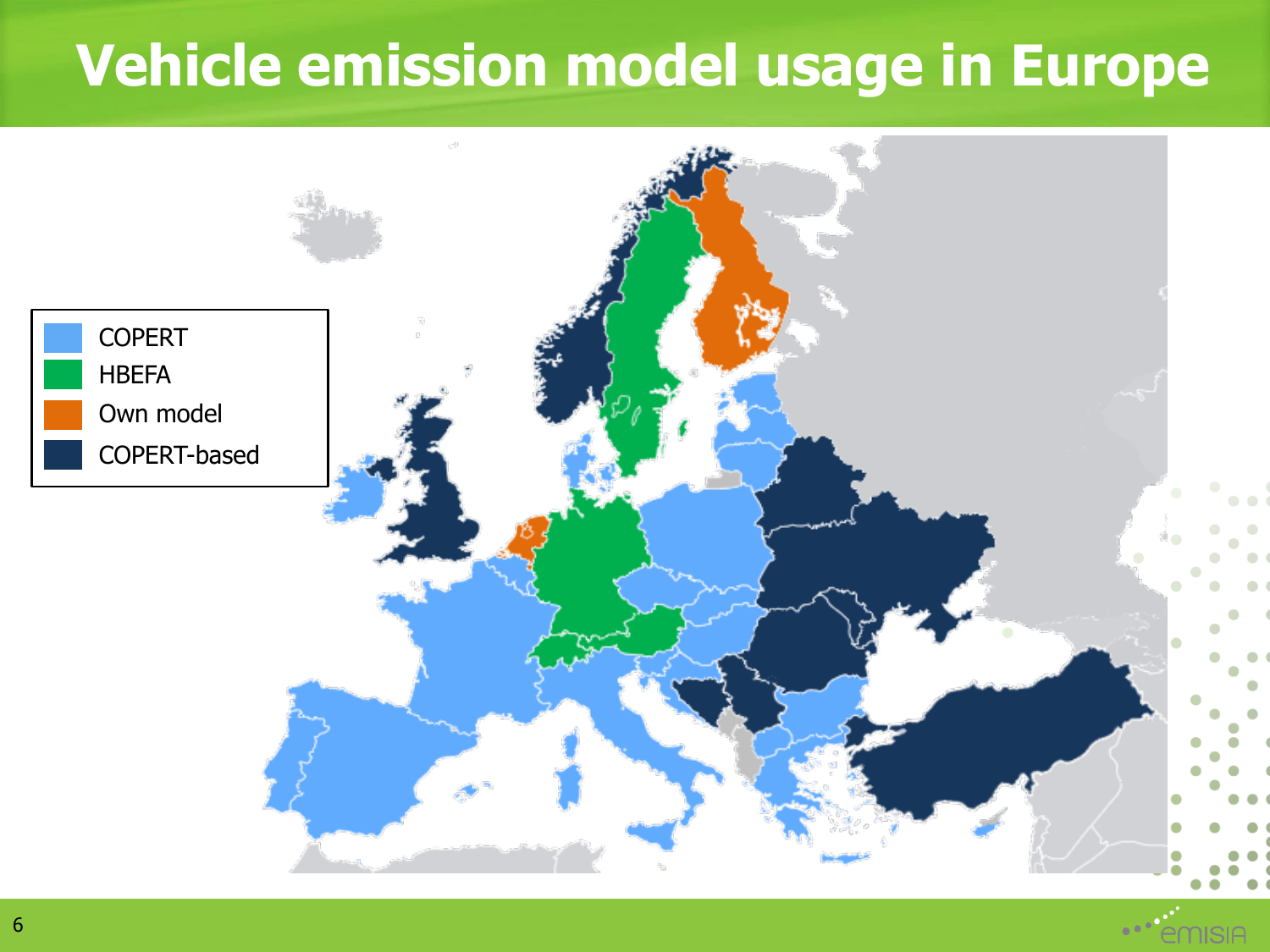#### **COPERT users**

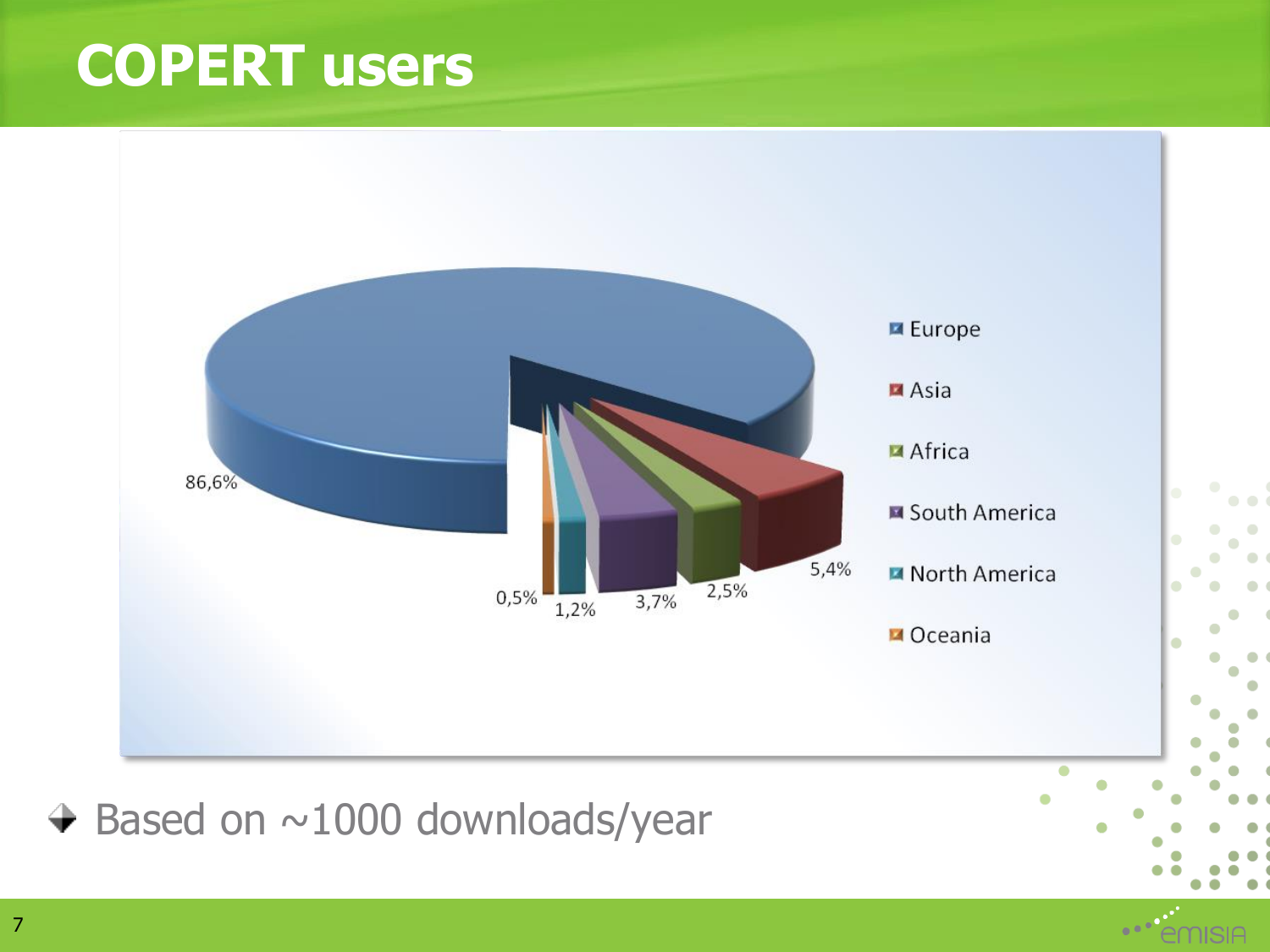# **COPERT applications**



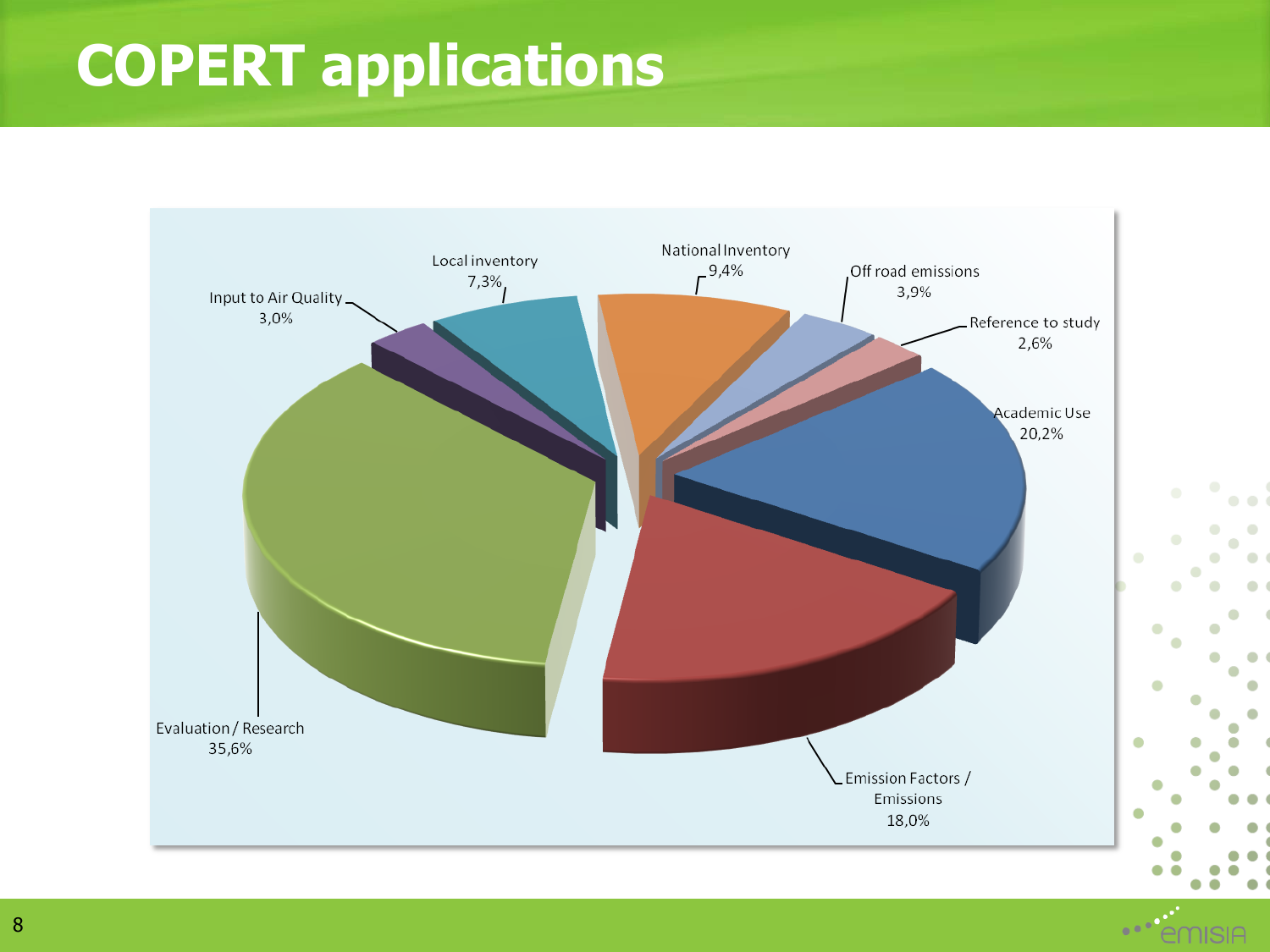#### Coverage of vehicles / pollutants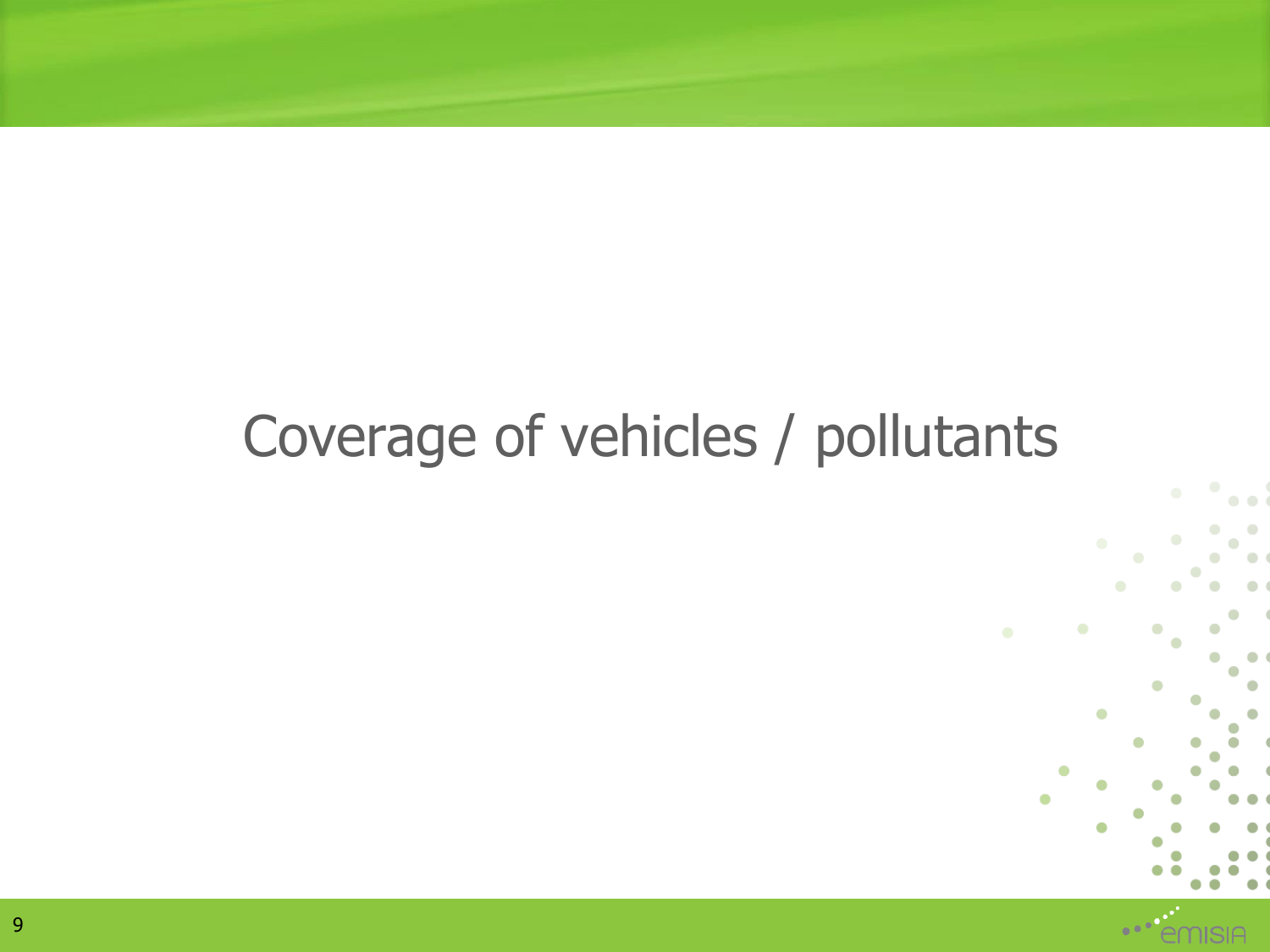### **Vehicle categories**

| <b>Passenger Cars</b>      |  |  |
|----------------------------|--|--|
| <b>Light Duty Vehicles</b> |  |  |
| <b>Heavy Duty Vehicles</b> |  |  |
| <b>Mopeds</b>              |  |  |
| Motorcycles                |  |  |

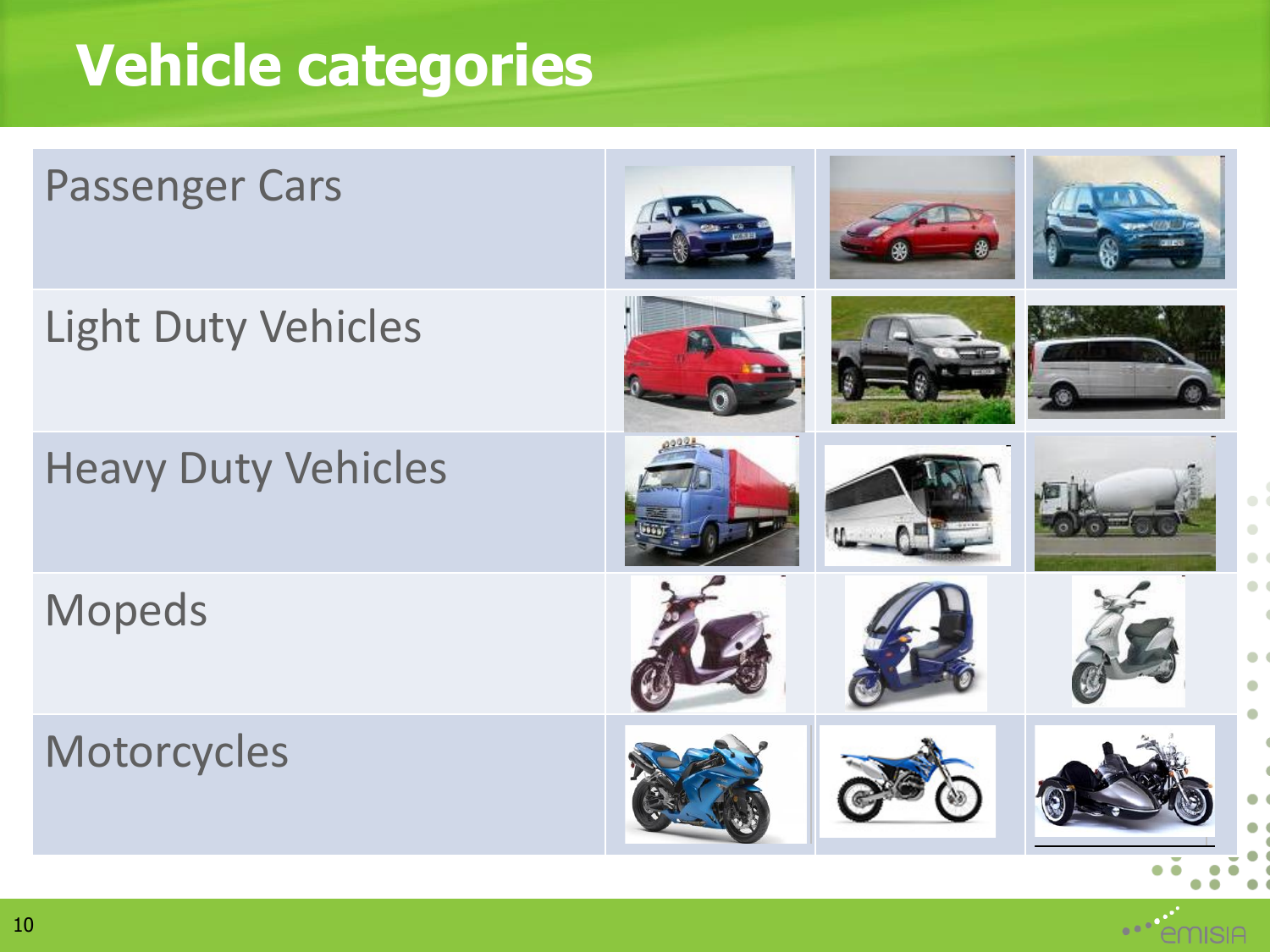#### **Vehicle sub-categories**

- Passenger cars
	- Gasoline (<0.8 l, 1.4-2.0 l, 1.4-2.0 l, >2.0 l)
	- Diesel (<1.4 l, 1.4-2.0 l, >2.0 l) 大门
	- LPG
	- CNG
	- E85
- Light duty vehicles (trucks & vans)
	- Gasoline
	- Diesel
- Heavy duty vehicles
	- Gasoline
	- Diesel trucks (14 weight categories)
	- Buses (3 weight types, CNG, B30)
	- Coaches (2 weight types) ★ …
- Power two wheelers
	- Mopeds < 50 cc (2-stroke, 4-stroke) ÷.
	- Motorcycles (2-stroke, <250 cc, 250-750 cc, >750 cc) $\pm$  .

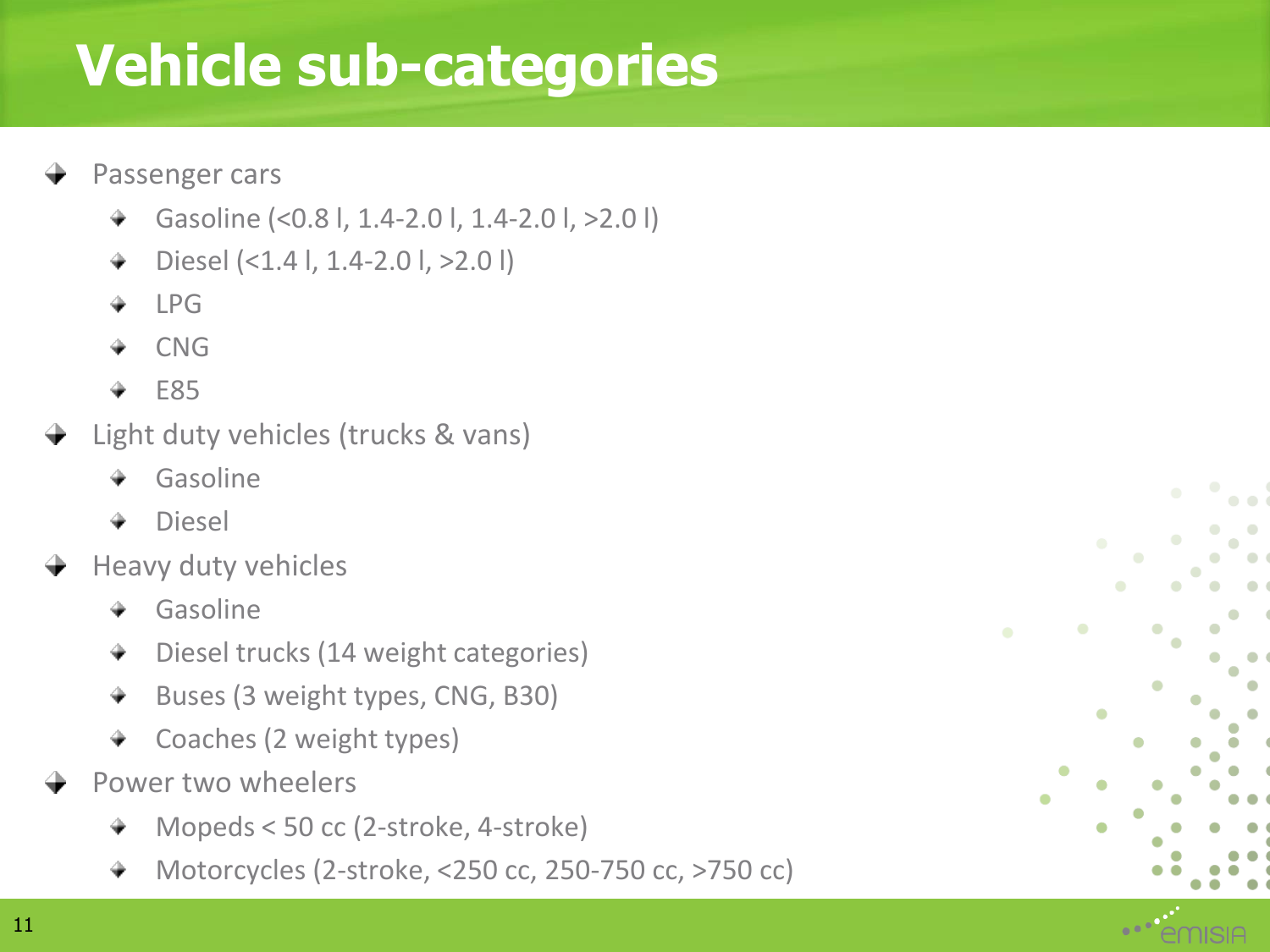#### **Passenger cars & light duty vehicles**

| <b>Passenger cars</b>          | <b>Light duty vehicles</b>     |  |
|--------------------------------|--------------------------------|--|
| PRE ECE (~1970 technology)     | Conventional                   |  |
| ECE 15/00-01                   | LD Euro 1 - 93/59/EEC          |  |
| <b>ECE 15/02</b>               | LD Euro 2 - 96/69/EEC          |  |
| <b>ECE 15/03</b>               | LD Euro 3 - 98/69/EC Stage2000 |  |
| <b>ECE 15/04</b>               | LD Euro 4 - 98/69/EC Stage2005 |  |
| <b>Improved Conventional</b>   | LD Euro 5 - EC 715/2007        |  |
| Open Loop                      | LD Euro 6/6c - EC 715/2007     |  |
| PC Euro 1 - 91/441/EEC         |                                |  |
| PC Euro 2 - 94/12/EEC          |                                |  |
| PC Euro 3 - 98/69/EC Stage2000 |                                |  |
| PC Euro 4 - 98/69/EC Stage2005 |                                |  |
| PC Euro 5 - EC 715/2007        |                                |  |
| PC Euro 6/6c - EC 715/2007     |                                |  |

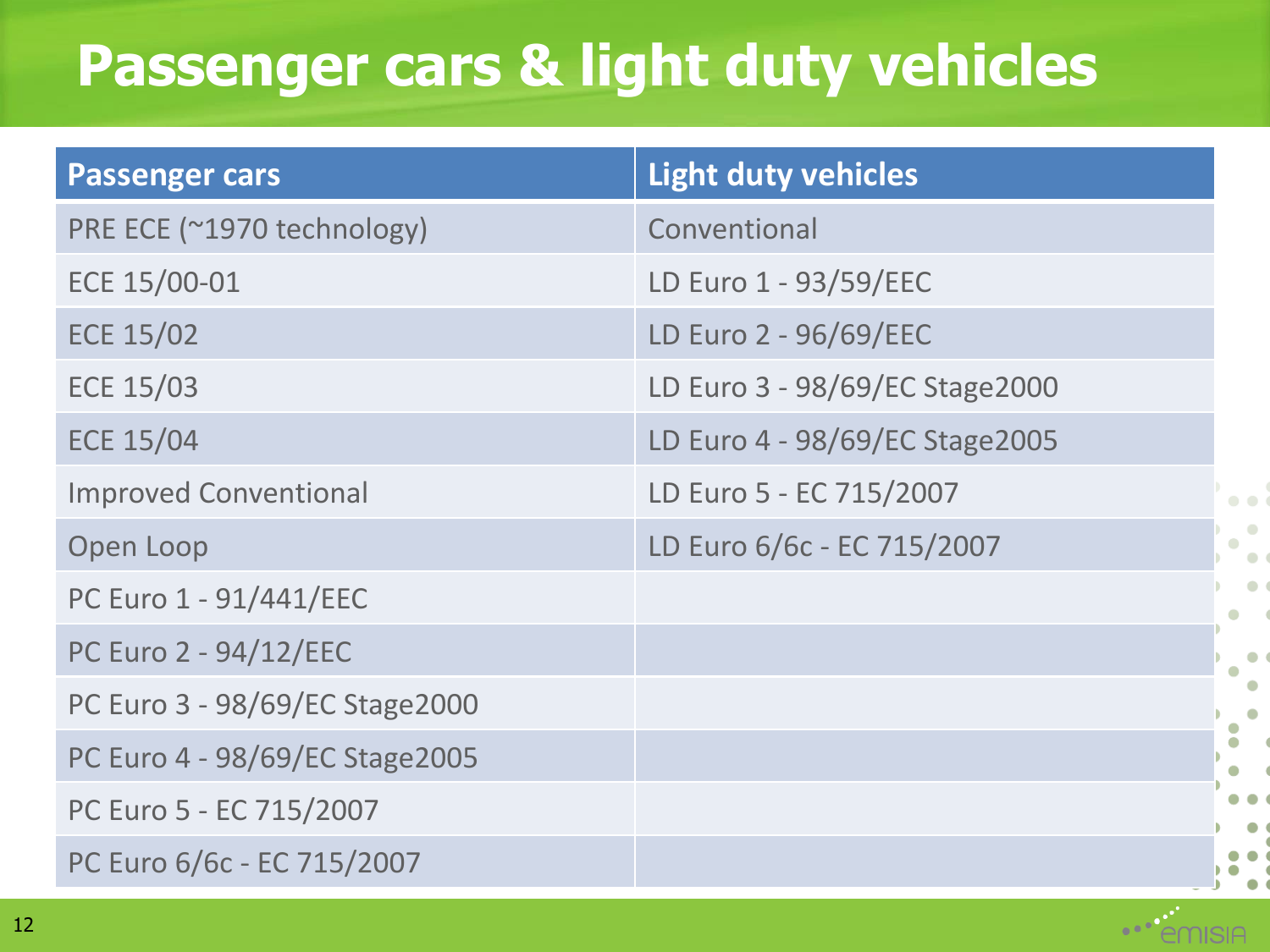### **Heavy duty vehicles, buses & PTWs**

| Heavy duty trucks / buses        | <b>Mopeds / motorcycles</b>            |
|----------------------------------|----------------------------------------|
| Conventional                     | Conventional                           |
| HD Euro I - 91/542/EEC Stage I   | Euro 1 - 97/24/EC                      |
| HD Euro II - 91/542/EEC Stage II | Euro 2 - 97/24/EC                      |
| HD Euro III - 1999/96/EC         | Euro 3 - 2002/51/EC (only motorcycles) |
| HD Euro IV - 2005/55/EC          |                                        |
| HD Euro V - 2005/55/EC           |                                        |
| HD Euro VI - 595/2009            |                                        |
|                                  |                                        |



 $\overline{\phantom{a}}$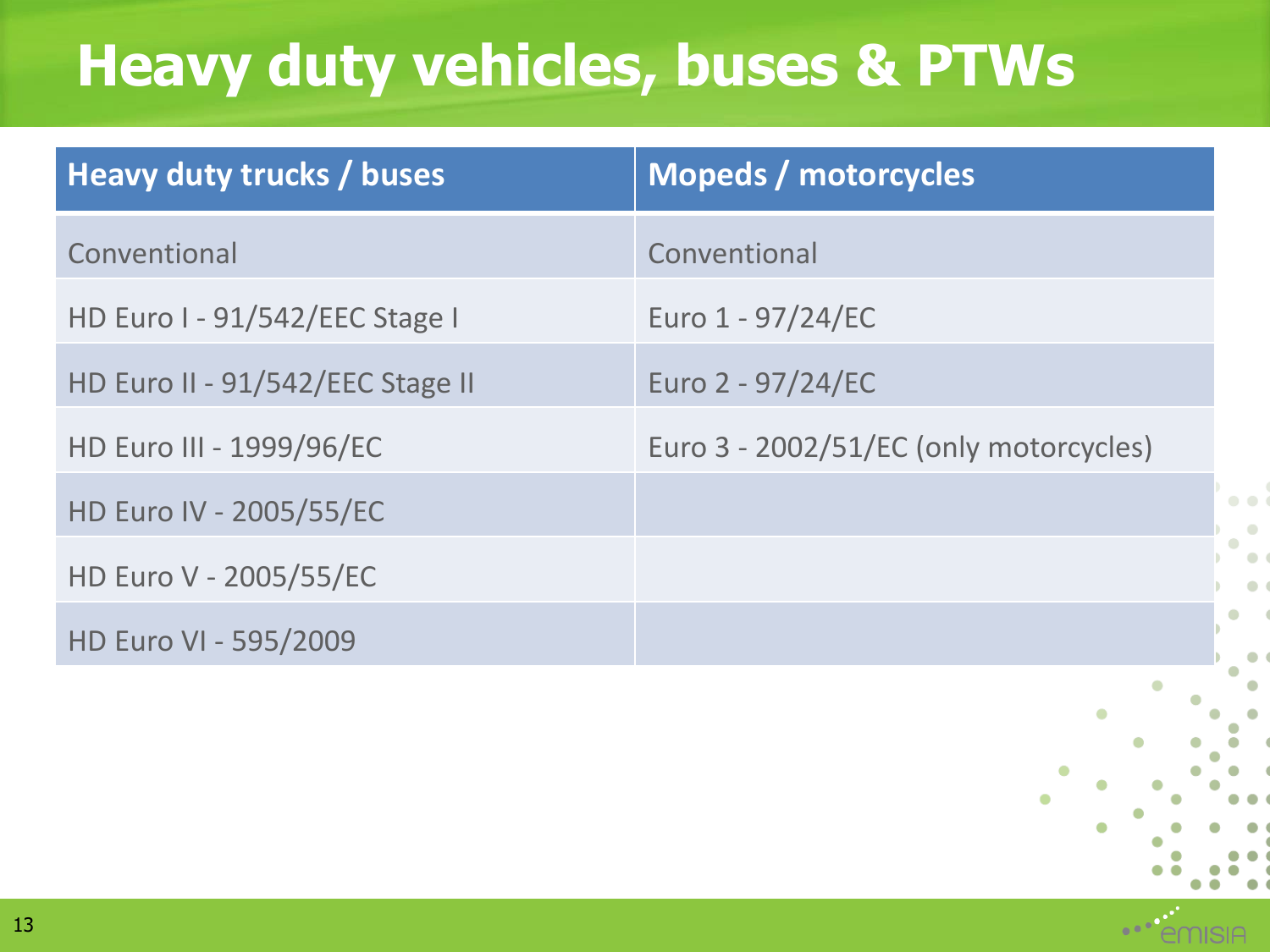# **Pollutants (1/2)**

Pollutants for which a detailed methodology exists, based on specific emission factors

Pollutants which are estimated based on fuel consumption

| <b>Group 1</b>                                 | <b>Group 2</b>                     |                  |
|------------------------------------------------|------------------------------------|------------------|
| Carbon monoxide (CO)                           | Carbon dioxide (CO <sub>2</sub> )  |                  |
| Nitrogen oxides (NOx: NO and NO <sub>2</sub> ) | Sulphur dioxide (SO <sub>2</sub> ) |                  |
| Volatile organic compounds (VOCs)              | Lead (Pb)                          | $\bullet$        |
| Methane $(CH_{A})$                             | Cadmium (Cd)                       |                  |
| Non-methane VOCs (NMVOCs)                      | Chromium (Cr)                      | $\bullet$        |
| Nitrous oxide $(N,0)$                          | Copper (Cu)                        | $\bullet$        |
| Ammonia (NH <sub>3</sub> )                     | Nickel (Ni)                        | $\ddot{\bullet}$ |
| Particulate matter (PM)                        | Selenium (Se)                      |                  |
| PM number and surface area                     | Zinc( Zn)                          |                  |

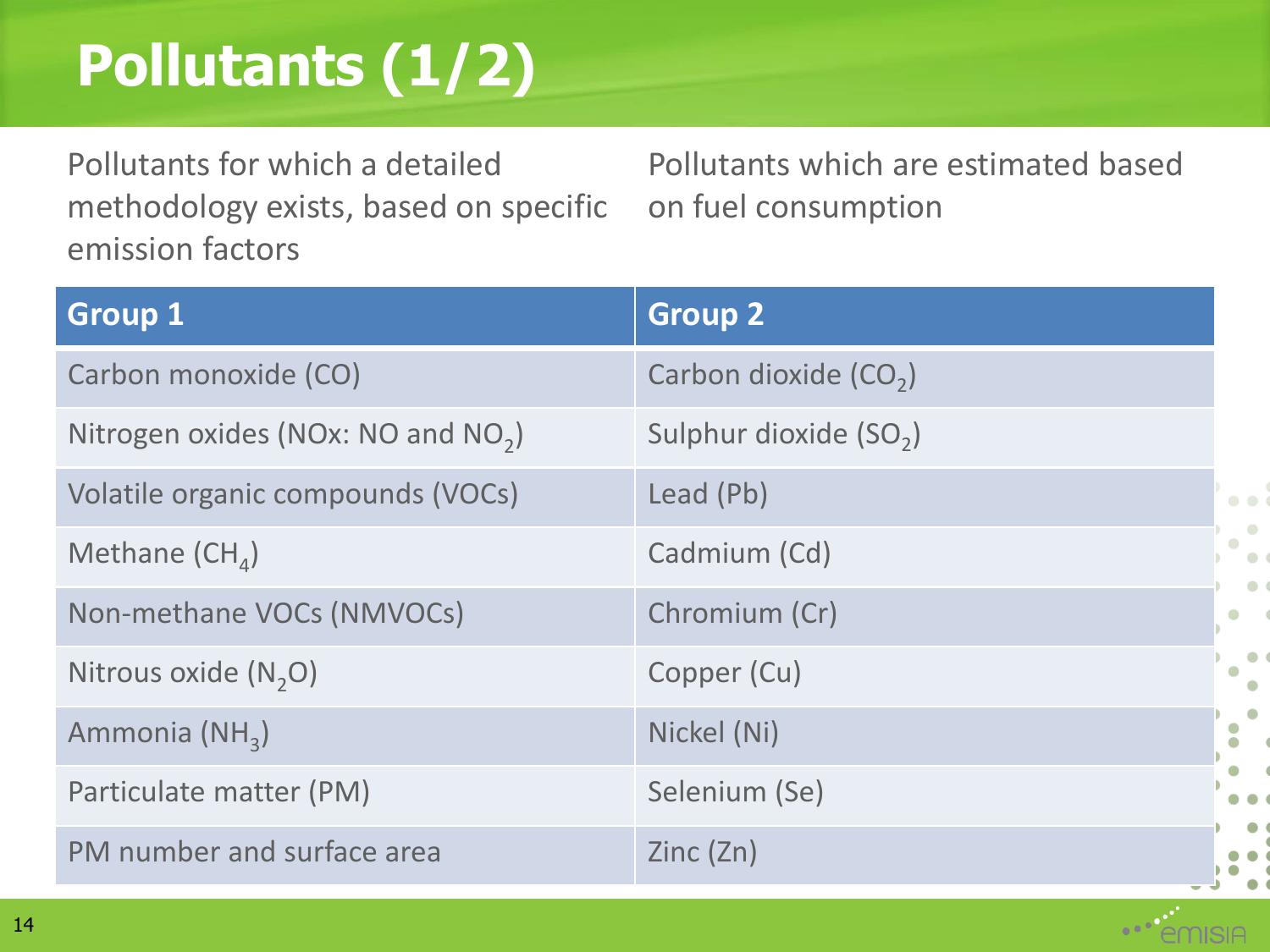# **Pollutants (2/2)**

Pollutants for which a simplified methodology is applied, mainly due to the absence of detailed data

Pollutants which are derived as a fraction of total NMVOC emissions

| <b>Group 3</b>                                                                           | <b>Group 4</b>                       |
|------------------------------------------------------------------------------------------|--------------------------------------|
| Polycyclic aromatic hydrocarbons (PAHs)<br>and persistent organic pollutants (POPs)      | Alkanes $(C_nH_{2n+2})$              |
|                                                                                          | Alkenes $(C_nH_{2n})$                |
|                                                                                          | Alkynes $(C_nH_{2n-2})$<br>$\bullet$ |
| Polychlorinated dibenzo dioxins (PCDDs)<br>and polychlorinated dibenzo furans<br>(PCDFs) | Aldehydes $(C_nH_{2n}O)$             |
|                                                                                          | Ketones $(C_nH_{2n}O)$               |
|                                                                                          | Cycloalkanes $(C_nH_{2n})$           |
|                                                                                          | Aromatic compounds                   |
|                                                                                          |                                      |

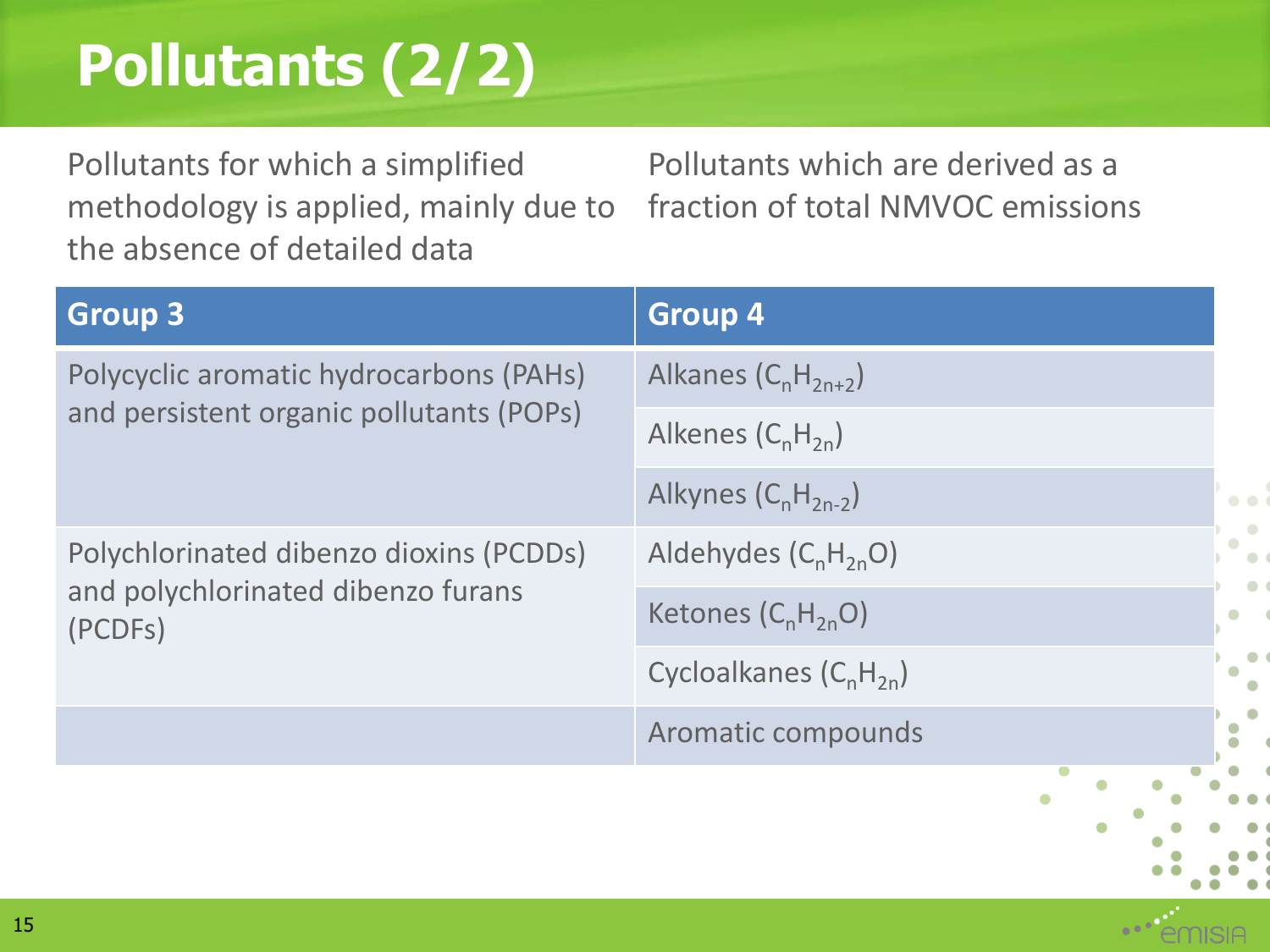#### Basic methodology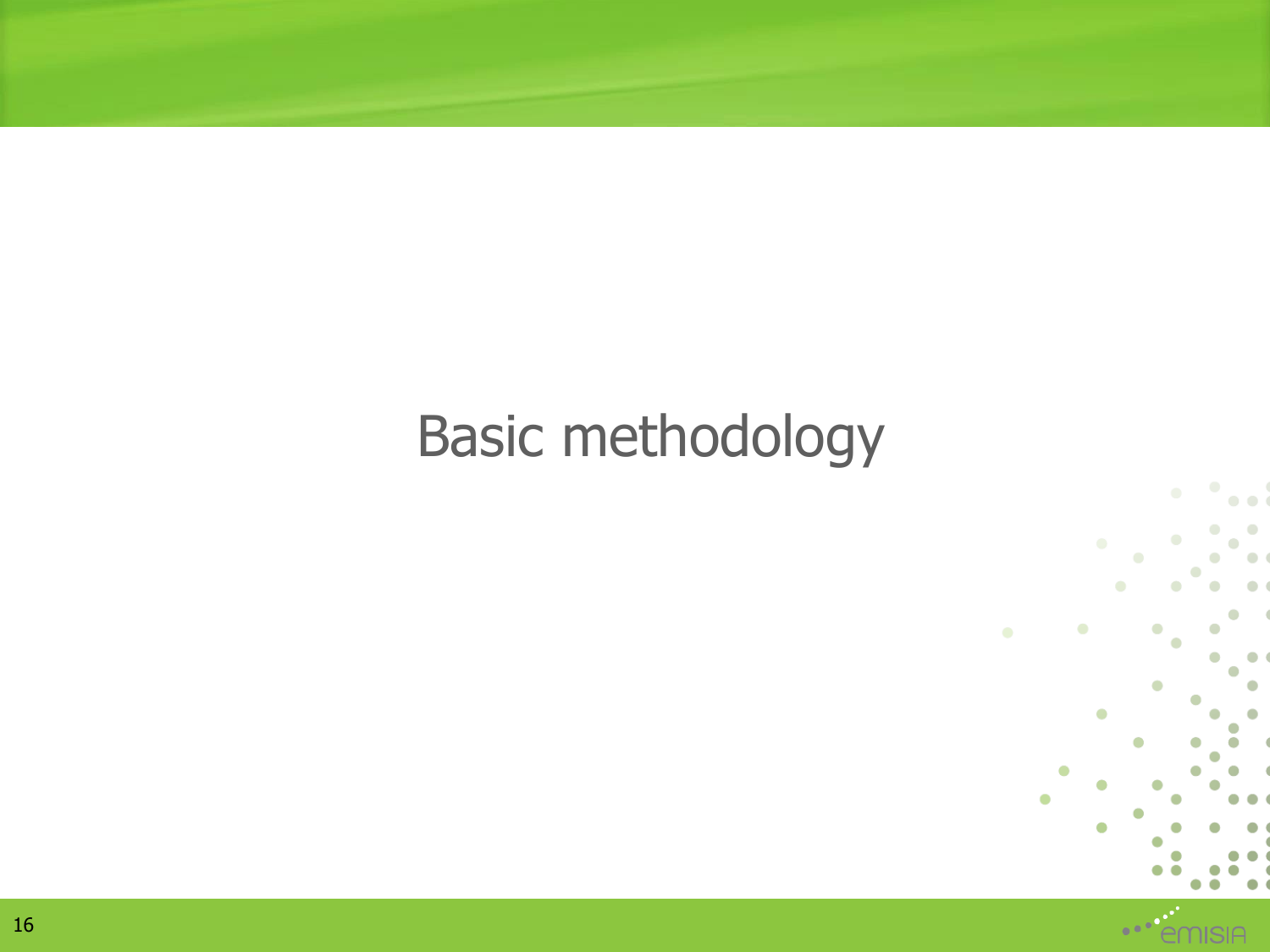#### **General concept for exhaust emissions**

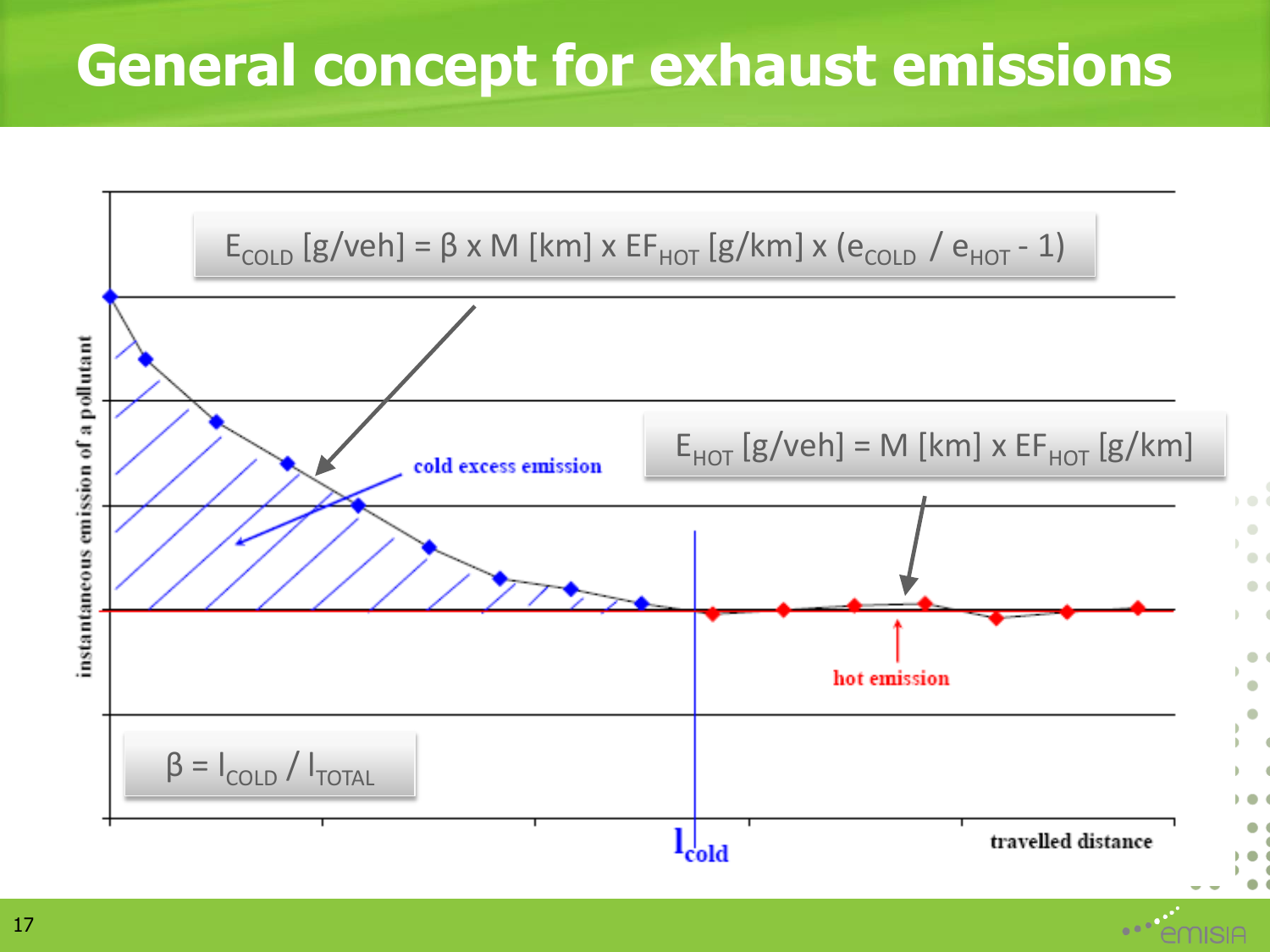#### **What are exhaust emissions dependent on?**

#### $\rightarrow$  Activity

- + Number of vehicles [veh]
- Distance travelled [km/period of inventory]

#### $\rightarrow$  Hot emissions

- + Technology / emission standard
- **★ Mean travelling speed [km/h]**

#### $\div$  Cold emissions

- **★ Technology / Emission Standard**
- Mean travelling speed [km/h]
- + Ambient temperature [<sup>o</sup>C]
- Mean trip distance [km]

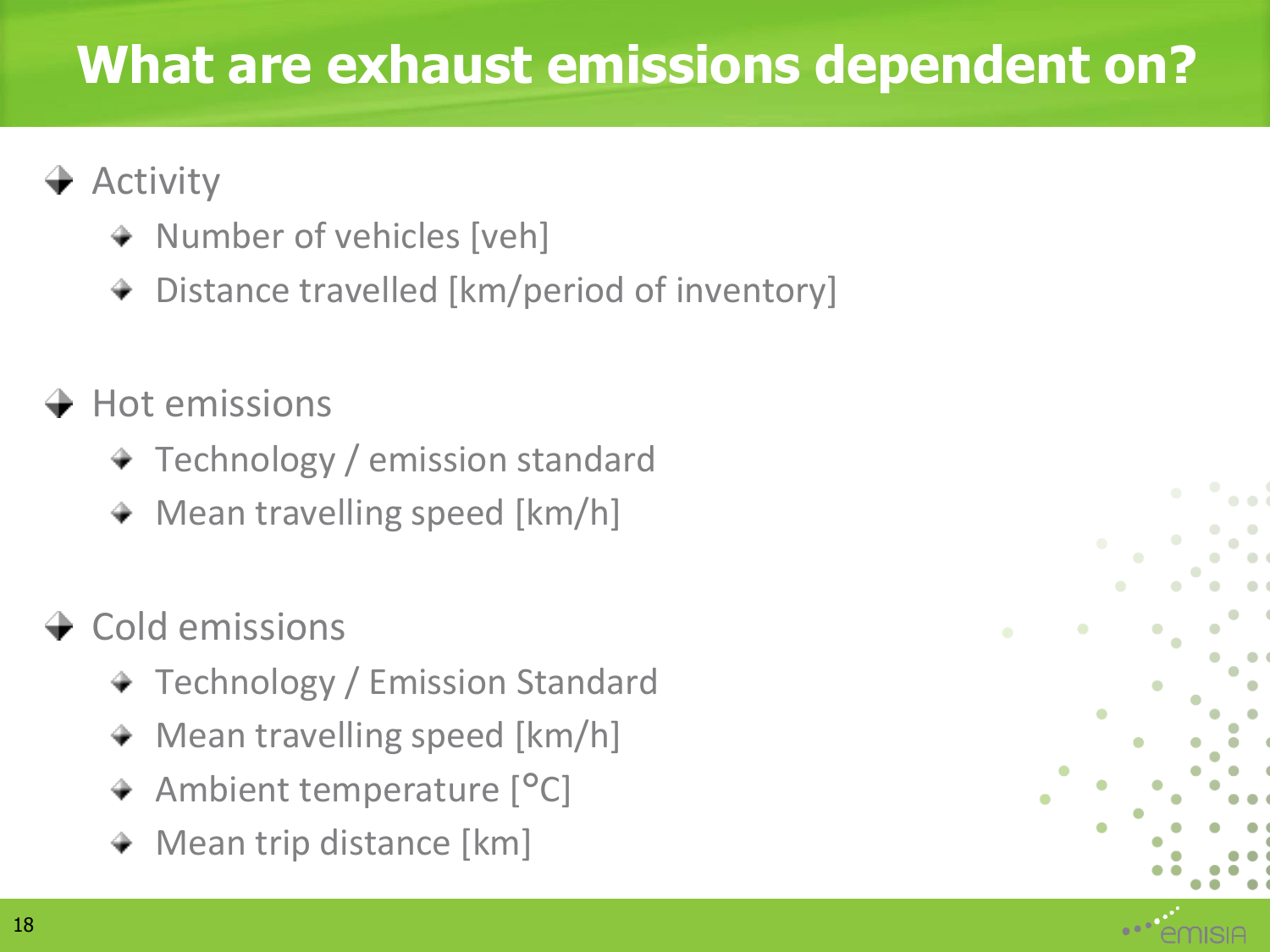#### **Methodology: Total Emissions**

- $\rightarrow$  Total Exhaust Emissions:  $E_{FXH} = E_{HOT} + E_{COLD}$ 
	- + Hot (stabilized engine temperature):  $E_{HOT} = N \cdot M \cdot e_{HOT}$
	- + Cold-start emissions:  $E_{\text{CO1D}} = \beta \cdot N \cdot M \cdot e_{\text{HOT}} \cdot (e_{\text{CO1D}}/e_{\text{HOT}} 1)$
- **→ Non-Exhaust Emissions** 
	- $\text{W}$  NMVOC from fuel evaporation:  $E_{EVAP} = E_{DIURNAL} + E_{SOAK} + E_{RUNNING}$
	- + PM from tyre and brake attrition:  $E_{\text{ATTRITION}} = N \cdot M \cdot e_{\text{PM}}$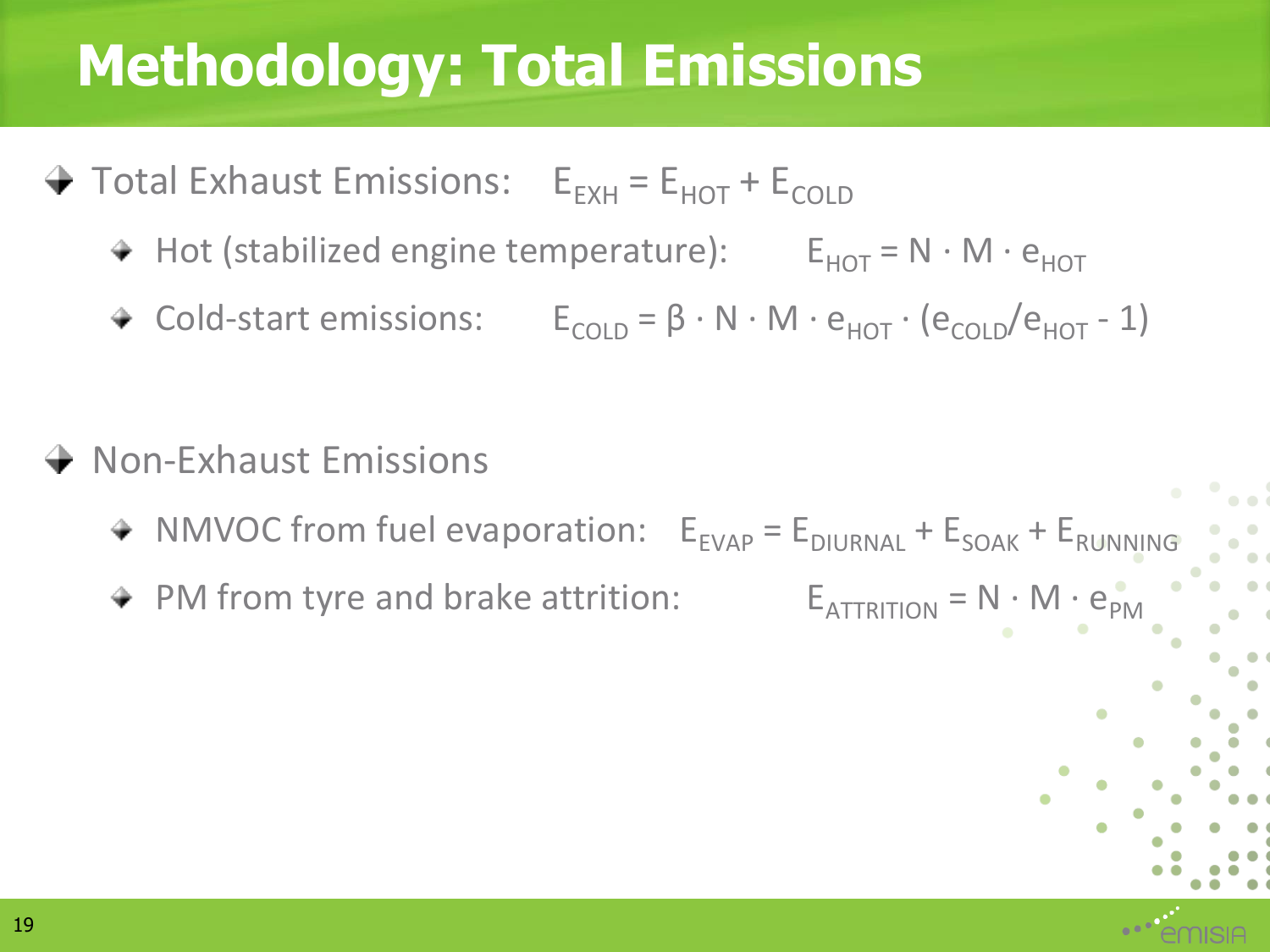### **Non-exhaust emissions (evaporation)**

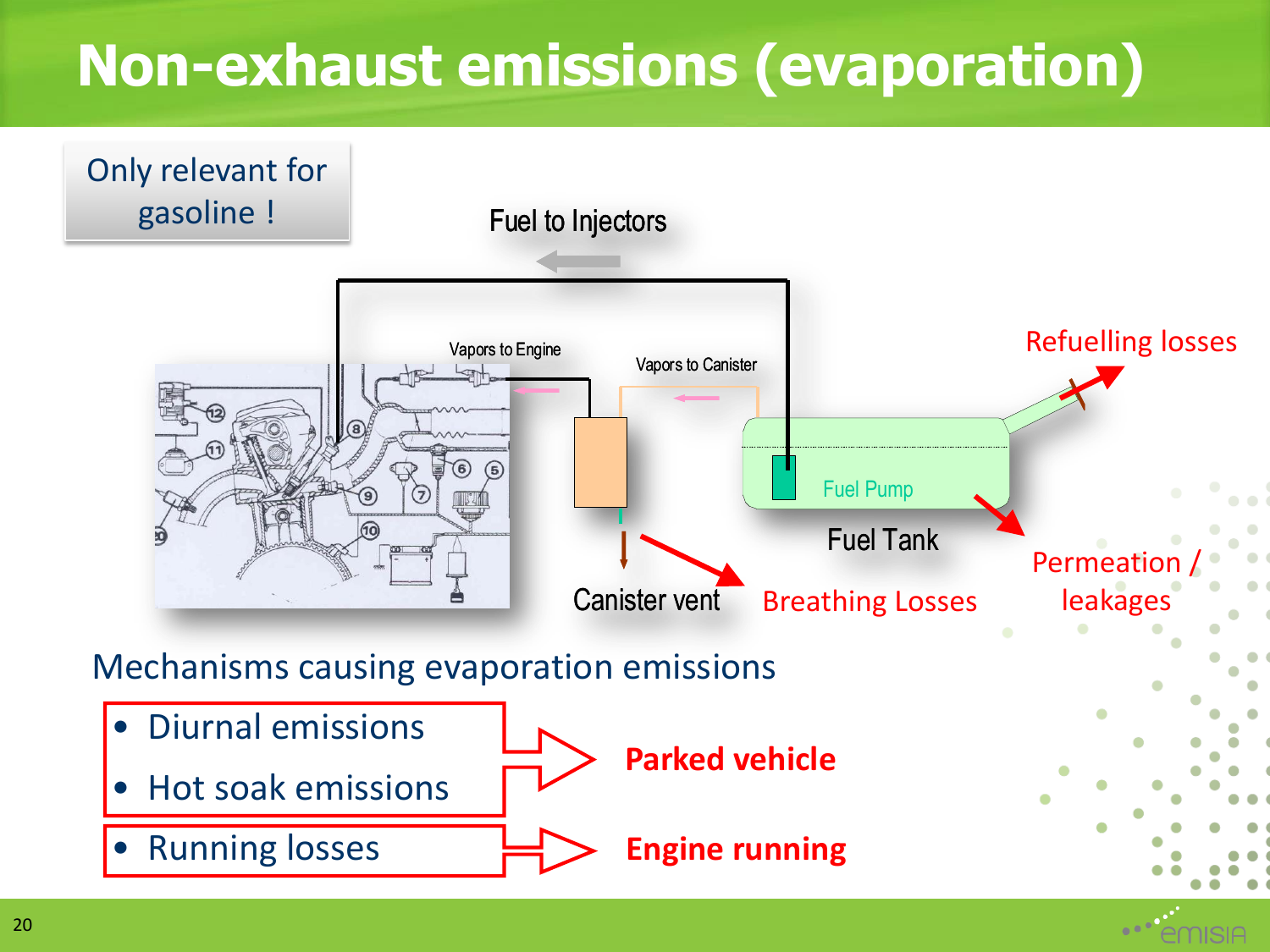#### **What is evaporation dependant on?**

#### Fuel

- Vapour pressure
- Ethanol content

#### **Vehicle**

- Fuel tank size and structure
- Mass and quality of activated carbon
- Purging strategy

#### **Activity**

- Parking duration
- Distance travelled
- Ambient temperature

21